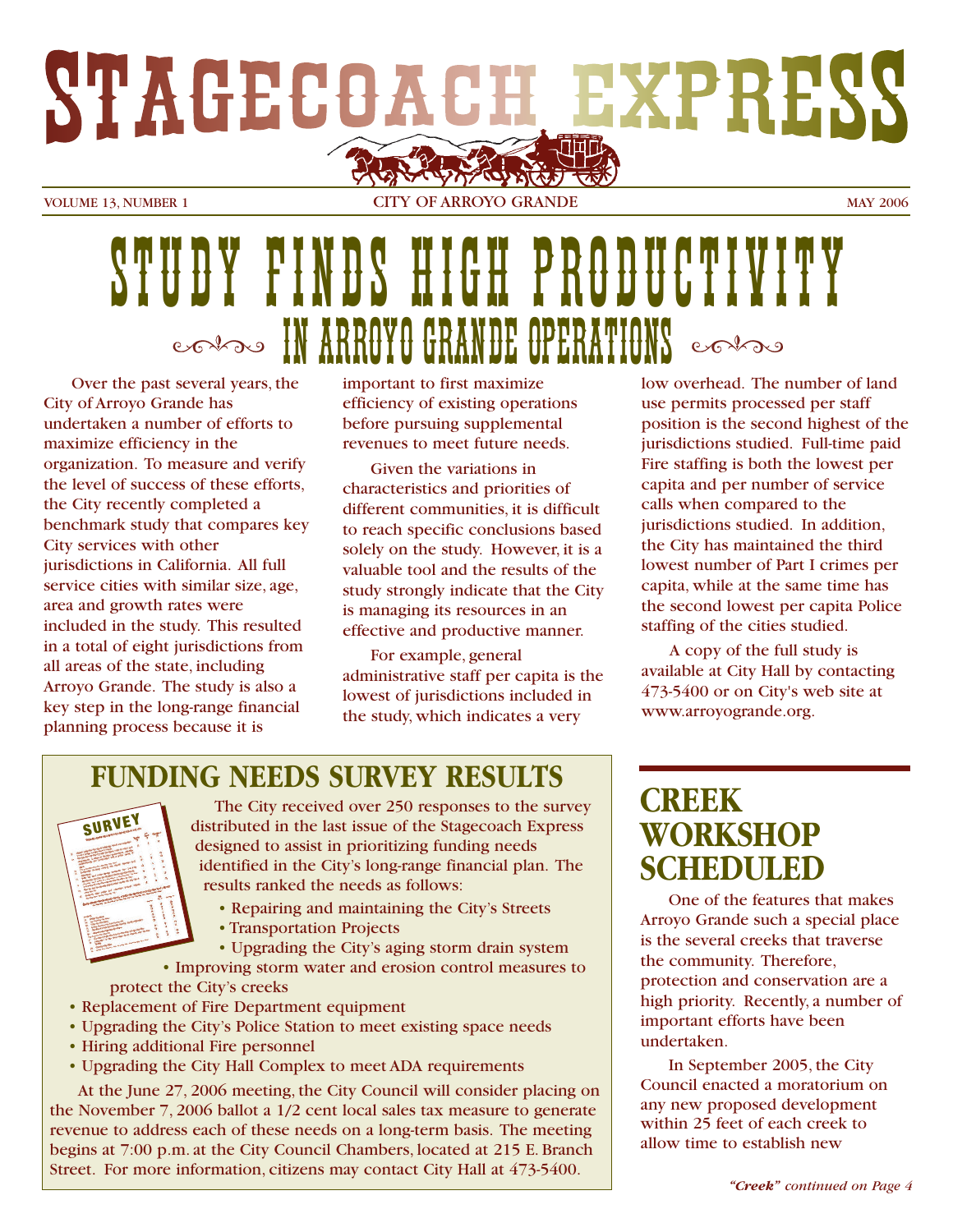## **POLICE ORGANIZE SUPPORT FOR IRAQI LAW ENFORCEMENT**

The Arroyo Grande Police Department recently collected used and outdated equipment from police agencies in SLO County and Northern Santa Barbara County,which will be sent to Iraqi police. Equipment includes ballistic ("bulletproof") vests, helmets, face shields, batons, leather gear and gas masks. According to organizers, the program is designed to bring the Country's soldiers home sooner by helping Iraqi local police to be successful.

The donated police equipment is in partnership with "Operation Soldier"and the "The Brotherhood of the Badge", which is an organization started by officers with the Fresno Police Department. The equipment will be delivered to American and Allied Forces who will then distribute the gear to Iraqi Police as they complete their training.

#### **PROTECTING CHILDREN - SAFETY GUN LOCKS AVAILABLE FOR FREE AT AGPD**

The Arroyo Grande Police Department is distributing FREE gunlocks. This distribution program is in partnership with "Project ChildSafe - Putting a Lock on Safety in Your Home" and is funded by the U.S. Department of Justice.

Project ChildSafe, the nation's largest firearm safety education program, reminds gun owners to properly store firearms in the home in order to prevent a loaded gun from falling into the hands of a child, thereby preventing tragic accidents. Residents with firearms are encouraged to obtain a Project ChildSafe safety kit at the Arroyo Grande Police Station, located at 200 N. Halcyon Road. Each kit contains a safety curriculum and a cable-style gun lock.The locks fit most types of handguns, rifles and shotguns.

For additional information, please contact the Police Department at 473-5100 or visit www.ProjectChildSafe.org.

# PAGE 2 STAGECOACH EXPRESS

# POLICE STATION NEEDS EXPANSI



A number of efforts are under way to address space needs at the City's existing Police Station, which are negatively impacting the ability of public safety staff to perform their tasks in the most effective way. The telephone company originally constructed the Police Station building in the 1950's. It was later acquired by the City and

began to serve as the City's Police facility in June 1973. Since that time, the Police Department has grown from 12 full-time and 6 part-time staff to 36 fulltime and 20 part-time. As a result, space is limited and new needs have occurred for storage of records and equipment, meeting places for community programs, and expansion of the City's Emergency Operations Center.

Concept drawings were prepared in March 1998 to construct a second level on the building. Grant funding was approved by the Federal Emergency Management Agency, but Congress never appropriated funding for the program. As a result, the project has yet to move forward and has been identified as one of the key needs in the City's long-range financial plan.

In the meantime, a modular office building has been installed as a temporary measure on property originally acquired for employee parking next to the Police Station. The unit is used and was purchased at a reduced cost with revenue from Police Department development fees. The permanent expansion of the Police Station is proposed to be constructed with revenue from the sales tax measure, if approved.

## **CITY PROMOTES ALTERNATIVE TRANSPORTATION**

The City is nearing completion of a long-time objective to improve circulation and alternative transportation with preparation of the 2006 Bikeway and Sidewalk Enhancement Plan. The Plan includes recommendations for new bike lanes, sidewalks and bike storage facilities to increase safety and convenience for cyclists and pedestrians. Once adopted, the Plan will help the City obtain special transportation grants and funds to encourage alternative circulation/transportation improvements for residents and visitors.

Members of the Traffic, Parks and Recreation, and Planning



Commissions reviewed proposed new bike lanes and sidewalks during an April tour. These advisory bodies have been making recommendations on project ideas and priorities over the past month. The final Plan will be considered by the City Council in July. For more information or a copy of the Plan, please contact the Community Development Department at 473-5420 or visit the City's website at www.arroyogrande.org.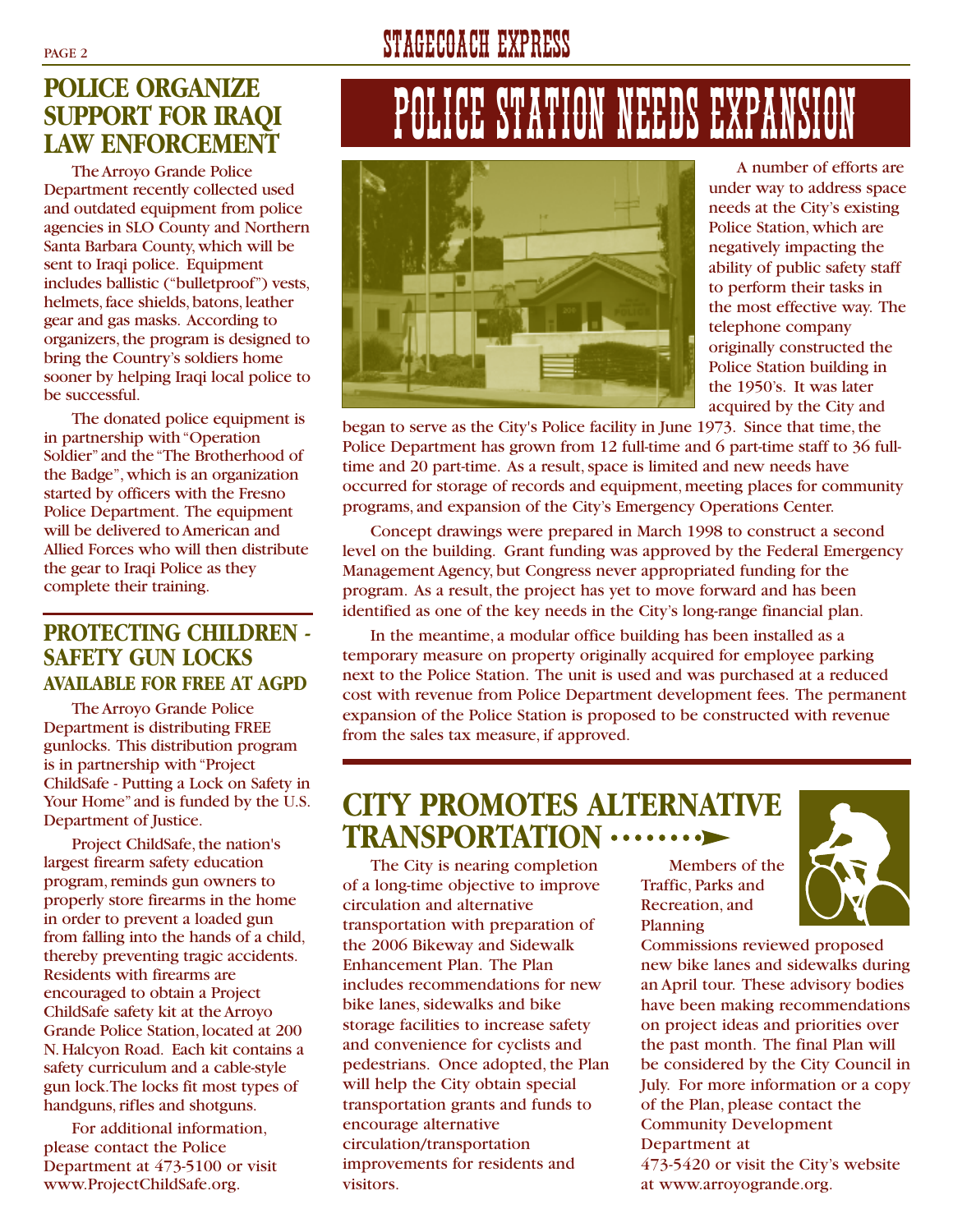### **COMMITTEE STUDIES JOINT FIRE PROTECTION EFFORTS**

The City is participating on a committee with representatives from the City of Grover Beach, City of Pismo Beach and the Oceano Community Services District to develop recommendations on potential joint fire

protection efforts to improve service levels and efficiency. The Committee was developed after a joint meeting of the elected bodies from all the Five Cities jurisdictions. The Committee is reviewing options for dispatch, training, purchase and maintenance of equipment, and administration. The Cities of Arroyo Grande and Grover Beach are already sharing administrative and training staff, which has increased service levels, while managing resources more efficiently. Recommendations of the Committee are expected to be completed by the end of the calendar year.

#### **CITY PROJECTS PROVIDE NEEDED IMPROVEMENTS**

A number of important sewer, water and street improvements are under way. Upgrade of Sewer Lift Station No. 1, which is located at Oak Park Boulevard and West Branch Street, will improve capacity of the City's sewer system. Meanwhile, construction of a new water well on Deer Trail Circle is nearing completion and will provide an important increase to the City's water supply. Projects coming up this summer include the resurfacing of Farroll Road, Oak Park Boulevard, and James Way. The City thanks all residents impacted by the construction activities for your patience and cooperation. For more information on the City's Capital Improvement Program, please contact the Public Works Department at 473-5440.

## **DEVELOPMENT CODE UPDATE FOCUSES ON RESIDENTIAL LAND USE ISSUES**

During the last three years, the City has been involved in an extensive process of updating the Development Code to achieve consistency with the 2001 General Plan. The focus is now on amending design overlay districts, improving the viewshed review process, and refining residential zoning changes needed to maintain and enhance the Arroyo Grande's "small town, rural" character. Among the issues being reviewed are lot sizes, building height allowances, coverage and floor area limits, setbacks, parking requirements and other design standards. New water conservation and drought tolerant landscape and irrigation standards are also being considered for future development projects within the City. For more information, call the Community Development Department at 473-5420.

## **LOPEZ WATER SYSTEM UNDERGOES IMPROVEMENTS**

Lopez Lake is an exremely valuable water supply to all of the Five Cities, and provides 2/3 of Arroyo Grande's drinking water. A number of significant investments have been under way to protect, preserve and improve this valuable resource.

The Lopez Dam retrofit program was completed in 2003 at a total cost of \$28.9 million financed by a 20-year bond. The project used stone columns built to support the dam and withstand a 7.0 earthquake. The retrofit project was required in order to meet current State seismic standards.

Upgrade to the water treatment plant is now under way and projected to be complete by Fall 2007. Implementation of the new microfiltration system is necessary to meet State standards for water treatment. Total cost for the project is \$26 million, funded by a 20-year State loan that will be repaid by Flood Control and Water Conservation District Zone 3. The District primarily includes Arroyo Grande, Pismo Beach, Grover Beach and Oceano.

Lastly, a Habitat Conservation Plan has been prepared for Arroyo Grande Creek. The purpose of the Plan is to allow for more efficient water releases from Lopez Dam to the creek. This will help better manage water supply, while at the same time protect wildlife habitat and meet Federal regulations. The Plan is now under review by State and Federal regulatory agencies.

For more information, contact the Public Works Department at 473-5440.

LET THERE BE LIGHTS IN THE VII This may be your last chance to be part of the "Let There Be Lights"program. Recent additions to the Village include 12 heritage character streetlights on the Traffic Way Bridge,12 streetlights along the Creekside Path, and now 16 new streetlights in the heart of the historic Village along Branch Street from Traffic Way to Short Street. These 30 new, but "old style," street lights will soon be joined by 25 more, replacing the existing lanterns on East Branch Street

from Short to Crown Hill and around Heritage Square and the Village Green. These lights that enhance the historic Village area are being donated by local businesses, families and organizations that have contributed from \$1,500 to \$3,000 per light as part of this very successful voluntary program. Contributors are recognized with a plaque installed on the light pole. If you are interested in helping to complete this community improvement by making a donation or pledge to the "Let There Be Lights" program, please call 473-5420.